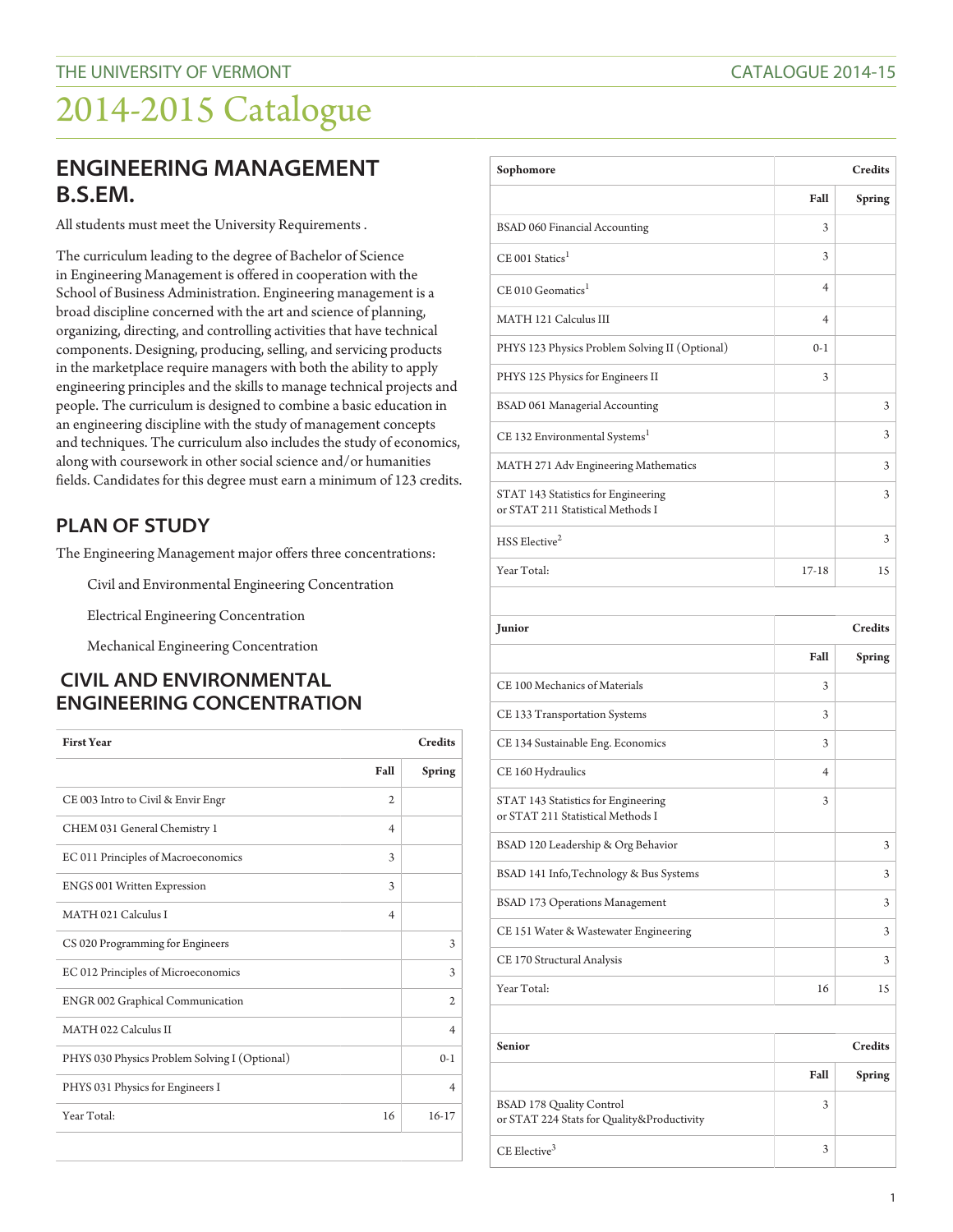| <b>Total Credits in Sequence:</b>      |    | 123-125 |
|----------------------------------------|----|---------|
| Year Total:                            | 16 | 12      |
| Choose two EMGT Electives <sup>4</sup> |    | 6       |
| BSAD 270 Quant Anyl for Managerial Dec |    | 3       |
| HSS Electives <sup>2</sup>             | 3  | 3       |
| <b>EMGT 185 Senior Project</b>         | 3  |         |
| EE 100 Electrical Engr Concepts        | 4  |         |

- <sup>1</sup> Pre-Engineering Technical (PET) requirements: MATH 021 and MATH 022, CHEM 031, PHYS 031 and CS 020. All PET courses must be completed with C- or better before any sophomore engineering courses may be taken.
- <sup>2</sup> Required Humanities and Social Science (HSS): nine credits of approved HSS electives, including three credits of D1 and three credits of D1 or D2.
- <sup>3</sup> CE Concentration electives: CE 172, CE 175, CE 180, any 200level CE course.
- <sup>4</sup> Engineering Management electives: BSAD 143, BSAD 144, BSAD 145, BSAD 170, BSAD 192, BSAD 268; and STAT 221, STAT 224, STAT 225, STAT 229, STAT 231, STAT 233, STAT 237, STAT 253; EMGT 175.

#### **ELECTRICAL ENGINEERING CONCENTRATION**

| <b>First Year</b>                             | <b>Credits</b> |                |
|-----------------------------------------------|----------------|----------------|
|                                               | Fall           | Spring         |
| CHEM 031 General Chemistry 1                  | $\overline{4}$ |                |
| EC 011 Principles of Macroeconomics           | 3              |                |
| ENGR 002 Graphical Communication              | $\overline{c}$ |                |
| <b>ENGS 001 Written Expression</b>            | 3              |                |
| MATH 021 Calculus I                           | $\overline{4}$ |                |
| CS 020 Programming for Engineers              |                | 3              |
| EC 012 Principles of Microeconomics           |                | 3              |
| EE 001 First-year Design Experience           |                | $\overline{c}$ |
| MATH 022 Calculus II                          |                | $\overline{4}$ |
| PHYS 030 Physics Problem Solving I (Optional) |                | $0-1$          |
| PHYS 031 Physics for Engineers I              |                | $\overline{4}$ |
| Year Total:                                   | 16             | $16-17$        |

| Sophomore                                         | <b>Credits</b> |                |
|---------------------------------------------------|----------------|----------------|
|                                                   | Fall           | Spring         |
| BSAD 060 Financial Accounting                     | 3              |                |
| EE 003 Linear Circuit Analysis I <sup>1</sup>     | 3              |                |
| EE 081 Linear Circuits Laboratory I <sup>1</sup>  | $\mathfrak{2}$ |                |
| MATH 121 Calculus III                             | $\overline{4}$ |                |
| $HSS$ Elective <sup>2</sup>                       | 3              |                |
| BSAD 061 Managerial Accounting                    |                | 3              |
| EE 004 Linear Circuit Analysis II <sup>1</sup>    |                | 3              |
| EE 082 Linear Circuits Laboratory II <sup>1</sup> |                | $\overline{c}$ |
| MATH 271 Adv Engineering Mathematics              |                | 3              |
| PHYS 123 Physics Problem Solving II (Optional)    |                | $0-1$          |
| PHYS 125 Physics for Engineers II                 |                | 3              |
| Year Total:                                       | 15             | $14 - 15$      |

| Junior                                                                   |      | <b>Credits</b> |
|--------------------------------------------------------------------------|------|----------------|
|                                                                          | Fall | Spring         |
| BSAD 141 Info, Technology & Bus Systems                                  | 3    |                |
| EE 120 Electronics I                                                     | 3    |                |
| EE 131 Fundamentals of Digital Design                                    | 3    |                |
| STAT 143 Statistics for Engineering<br>or STAT 211 Statistical Methods I | 3    |                |
| HSS Electives <sup>2</sup>                                               | 3    | 3              |
| <b>BSAD 173 Operations Management</b>                                    |      | 3              |
| BSAD 180 Managerial Finance                                              |      | 3              |
| EE 121 Electronics II                                                    |      | 3              |
| EE 134 Microcontroller Systems                                           |      | 4              |
| Year Total:                                                              | 15   | 16             |

| <b>Senior</b>                                                                 |      | <b>Credits</b> |
|-------------------------------------------------------------------------------|------|----------------|
|                                                                               | Fall | Spring         |
| BSAD 120 Leadership & Org Behavior                                            | 3    |                |
| <b>BSAD 178 Quality Control</b><br>or STAT 224 Stats for Quality&Productivity | 3    |                |
| EE 163 Solid State Phys Electronics I<br>or EE 171 Signals & Systems          | 4    |                |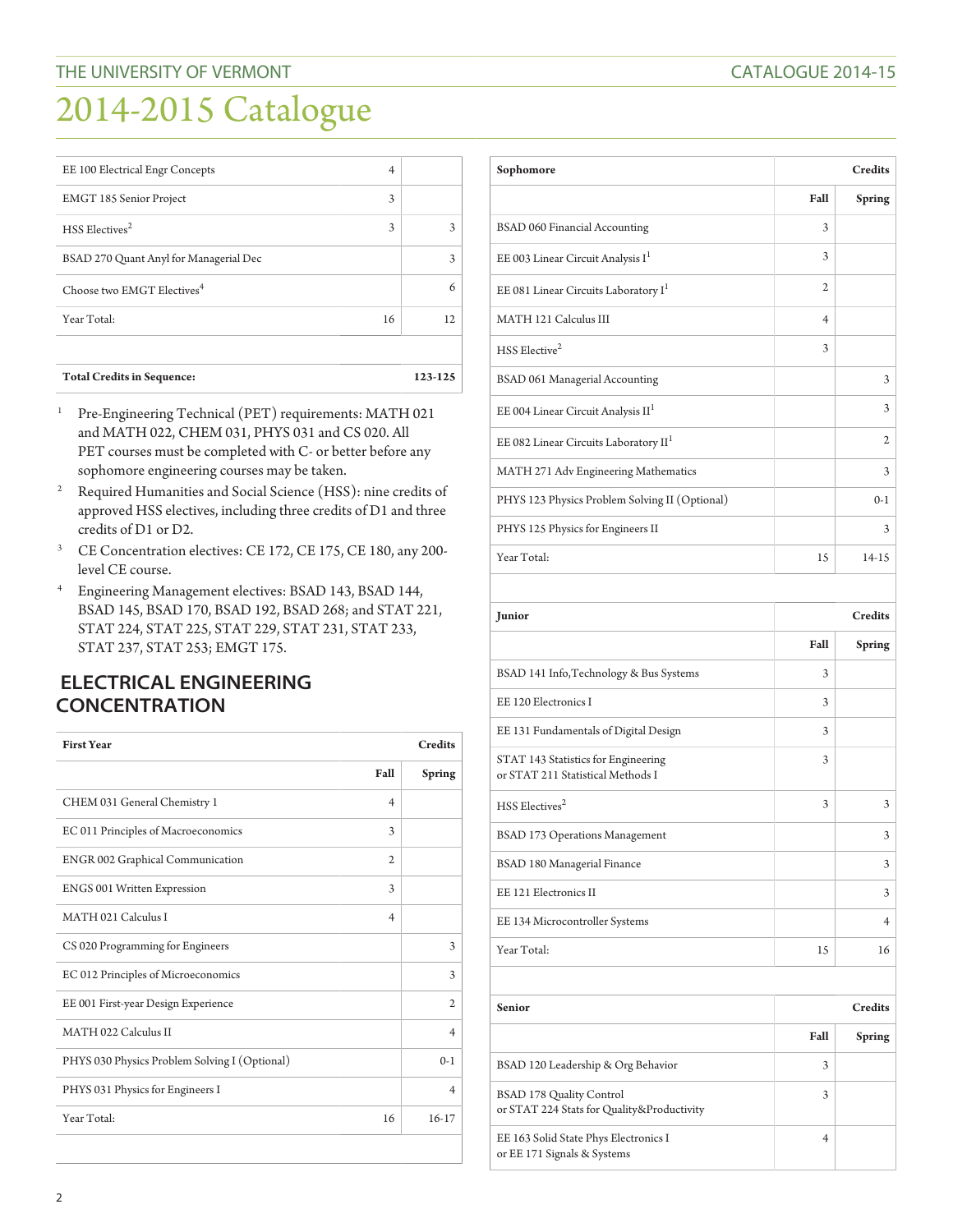| EMGT 185 Senior Project                | 3  |         |
|----------------------------------------|----|---------|
| HSS Elective <sup>2</sup>              | 3  |         |
| BSAD 270 Quant Anyl for Managerial Dec |    | 3       |
| Choose one EE course at the 200-level  |    | 3       |
| EE Elective <sup>3</sup>               |    | $3-4$   |
| Choose two EMGT Electives <sup>4</sup> |    | 6       |
| Year Total:                            | 16 | $15-16$ |
|                                        |    |         |
|                                        |    |         |

| <b>Total Credits in Sequence:</b> | 123-126 |
|-----------------------------------|---------|
|-----------------------------------|---------|

- <sup>1</sup> Pre-Engineering Technical (PET) requirements: MATH 021 and MATH 022, CHEM 031, PHYS 031 and CS 020. All PET courses must be completed with C- or better before any sophomore engineering courses may be taken.
- <sup>2</sup> Required Humanities and Social Science: Nine credits of approved HSS electives, including three credits of D1 and three credits of D1 or D2.
- <sup>3</sup> EE Conc. Electives: EE 113, EE 141, EE 163 (if not used to fulfill another requirement), EE 164, EE 171 (if not used to fulfill another requirement), EE 174, both EE 183 & EE 184, any 200 level EE course.
- <sup>4</sup> Engineering Management electives: BSAD 143, BSAD 144, BSAD 145, BSAD 170, BSAD 192, BSAD 268; and STAT 221, STAT 224, STAT 225, STAT 229, STAT 231, STAT 233, STAT 237, STAT 253; EMGT 175.

#### **MECHANICAL ENGINEERING CONCENTRATION**

| <b>First Year</b>                             | <b>Credits</b> |                |
|-----------------------------------------------|----------------|----------------|
|                                               | Fall           | <b>Spring</b>  |
| CHEM 031 General Chemistry 1                  | $\overline{4}$ |                |
| EC 011 Principles of Macroeconomics           | 3              |                |
| <b>ENGR 002 Graphical Communication</b>       | 2              |                |
| ENGS 001 Written Expression                   | 3              |                |
| MATH 021 Calculus I                           | $\overline{4}$ |                |
| CS 020 Programming for Engineers              |                | 3              |
| EC 012 Principles of Microeconomics           |                | 3              |
| MATH 022 Calculus II                          |                | $\overline{4}$ |
| ME 001 First-Year Design Experience           |                | $\mathfrak{D}$ |
| PHYS 030 Physics Problem Solving I (Optional) |                | $0-1$          |
| PHYS 031 Physics for Engineers I              |                | 4              |

| Year Total:                                                              | 16             | $16-17$       |
|--------------------------------------------------------------------------|----------------|---------------|
|                                                                          |                |               |
| Sophomore                                                                | <b>Credits</b> |               |
|                                                                          | Fall           | Spring        |
| BSAD 060 Financial Accounting                                            | 3              |               |
| $CE$ 001 Statics <sup>1</sup>                                            | 3              |               |
| MATH 121 Calculus III                                                    | 4              |               |
| ME 081 Mech Engr Shop Experience                                         | 1              |               |
| PHYS 123 Physics Problem Solving II (Optional)                           | $0 - 1$        |               |
| PHYS 125 Physics for Engineers II                                        | 3              |               |
| BSAD 061 Managerial Accounting                                           |                | 3             |
| MATH 271 Adv Engineering Mathematics                                     |                | 3             |
| ME 012 Dynamics <sup>1</sup>                                             |                | 3             |
| ME 040 Thermodynamics <sup>1</sup>                                       |                | 3             |
| ME 083 Computational Mech. Engr. Lab                                     |                | 1             |
| HSS Elective <sup>2</sup>                                                |                | 3             |
| Year Total:                                                              | 14-15          | 16            |
|                                                                          |                |               |
| Junior                                                                   | <b>Credits</b> |               |
|                                                                          | Fall           | <b>Spring</b> |
| EE 100 Electrical Engr Concepts <sup>1</sup>                             | 4              |               |
| MATH 124 Linear Algebra                                                  | 3              |               |
| ME 111 System Dynamics                                                   | 3              |               |
| ME 161 Modern Manufacturing Processes                                    | 3              |               |
|                                                                          | 3              |               |
| STAT 143 Statistics for Engineering<br>or STAT 211 Statistical Methods I |                |               |
| BSAD 141 Info, Technology & Bus Systems                                  |                | 3             |
| <b>BSAD 173 Operations Management</b>                                    |                | 3             |
| BSAD 180 Managerial Finance                                              |                | 3             |
| ME 014 Mechanics of Solids                                               |                | 3             |
| HSS Elective <sup>2</sup>                                                |                | 3             |